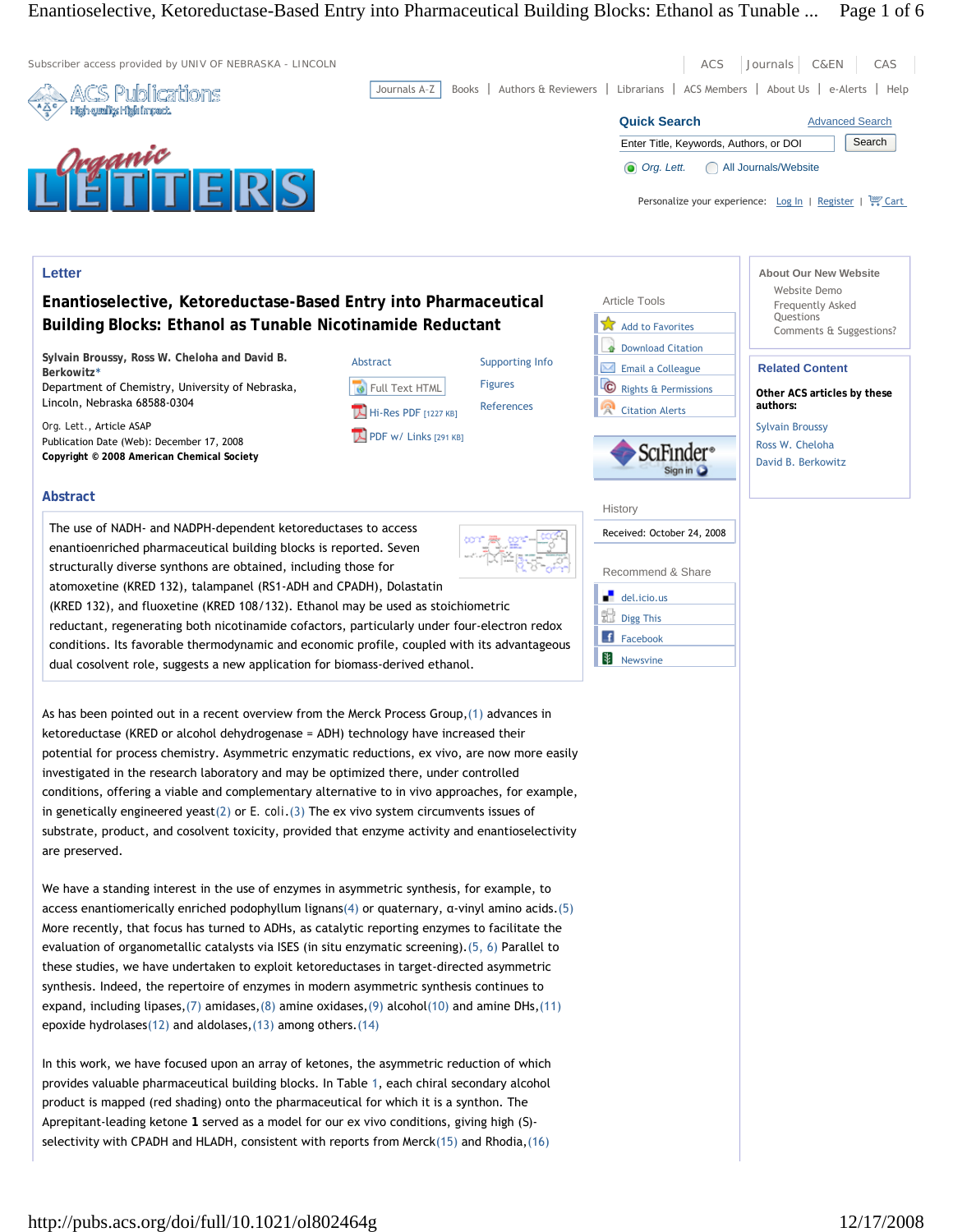respectively. The second ketone screened serves as the substrate for a classic biocatalytic process (*Zygosaccharomyces rouxi* whole-cell route, Zmijewski group at Lilly(17)) for the production of Talampanel. Our screen identified two new DHs here, CPADH and RS-1 ADH, each of which also gives the correct antipode (*S*)-**4**, with high selectivity.

**Table 1. Asymmetric Ketoreductase-Mediated Access to Pharmaceutical Building Blocks** 



a Color code: NADH and NADPH enzymes in black and green, respectively. Abbreviations: ADH = alcohol dehydrogenase from HL (horse liver), LK (*Lactobacillus kefir*), both from Sigma-Aldrich; CP (*Candida parapsilosis*), RS1 (*Rhodococcus* species-1), both from Jülich; KREDs = ketoreductases, all from Codexis. b All substrate screening reactions were run with stoichiometric cofactor and conversion was judged by NMR (see Supporting Information for details). c Percent ee established by chiral HPLC [Chiralcel OD or (*S*,*S*)*-*WHELK O1]. d Absolute stereochemistry established by comparison of the sign of optical rotation or relative retention time (chiral HPLC) with literature values (see Supporting Information).

e The (*S*)-selectivity of HLADH with this ketone has been observed by others (ref 16). f The (*S*)-selectivity of CPADH with this ketone has been observed by others (ref 15). g While Emend itself has the (*R*)-stereochemistry at the secondary alcohol center in question, Merck is investigating NK-1 receptor antagonists with the (*S*) stereochemistry at this center (ref 15).

h Closure of the 7-ring here is via N-attack at a secondary mesylate, inverting the stereochemistry at the key center.

i The (*S*)-stereocenter of MA-205765 is set via double inversion: first, conversion of the alcohol to the (*R*)-benzylic chloride and then backside displacement with a hydroxylamine nucleophile (ref 20b).

j Even though fluoxetine is FDA-approved as the racemate, the (*R*)-antipode of the major metabolite, norfluoxetine, more effectively inhibits serotonin reuptake (ref 24). k The (*R*)-center in both fluoxetine and atomoxitine is set via inversion of the (*S*)-

alcohol, via Mitsunobu conditions with the appropriate phenolate nucleophile (ref 24).

Ketones **5** and **7** are precursors to building blocks for the promising chemotherapeutic candidate Dolastatin 10 and Mitsubishi's broad spectrum fungicide MA-20565, respectively. In the former case, Genet has reported the use of stoichiometric DIP-Cl (92% ee),(18) whereas Masui employs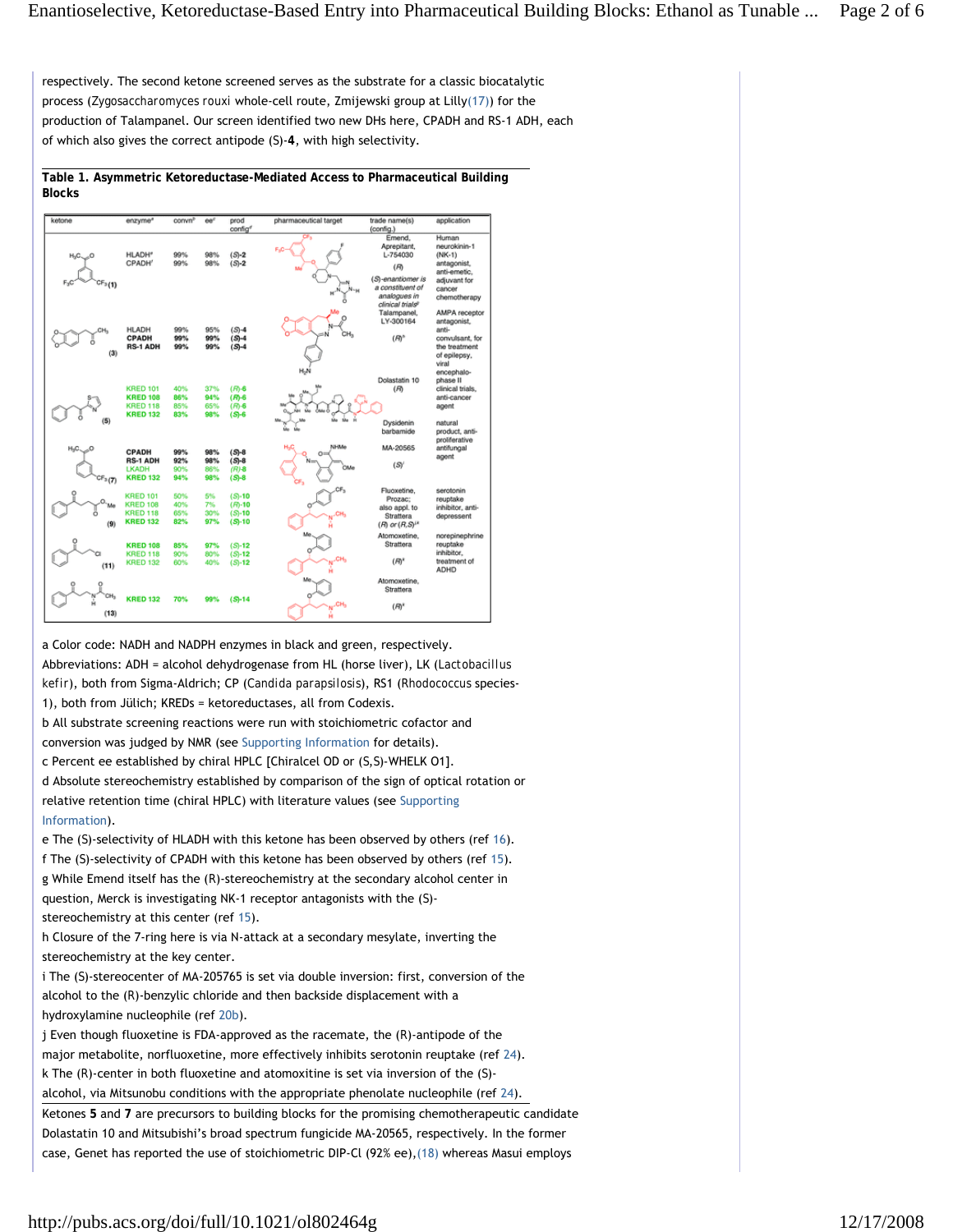a diphenylprolinol-ligated borane reagent (92% ee).(19) The highly enantioselective reductions seen here (KREDs 108 and 132) open up alternative "green" processes. Similarly, while both Ru (II)-diamine-(20) and Rh-diamine-based(21) asymmetric hydrogenations of **7** have been reported, reductions with CPADH, RS-1 ADH, and KRED 132, uncovered in these studies, provide viable biocatalytic alternatives.

The final three entries (**9**, **11**, **13**) in Table 1 are precursors to either (*R*)-Strattera or (*R*)- Fluoxetine. While there are isolated reports of whole-cell procedures for the asymmetric carbonyl reduction of **11**, either with *Saccharomyces*(22) or *Rhodotorula*(23) species, we find no previous literature descriptions of asymmetric biocatalytic reductions of either **9** or **13**. In this regard, the success we have had with KRED 132, in both cases, is quite notable. The ee's are certainly competitive with those seen using Itsuno−Corey oxazaborolidine reduction (Senanayake)(24) in the former case or Pd(II)-sparteine-mediated oxidative kinetic resolution (Stoltz)(25) in the latter.

With a half-dozen promising new DH-based asymmetric reductions in hand, we next set about to examine cofactor regeneration. The most commonly used nicotinamide-regenerating reagents, with favorable thermodynamics, are collected in Figure 1 and compared with EtOH. Note that van der Donk and Zhao(26) have recently opened the door to phosphite-based reductions, with the most favorable redox potential of the group. Although Wong and Whitesides(27) established the potential for using EtOH in biocatalytic reductions with water-soluble substrates, use of this reductant for chemoenzymatic synthesis has lagged behind. However, EtOH is attractive here in (a) having a favorable redox potential, (b) being economically priced and readily available from the biomass fermentation stream, and (c) potentially serving a dual role as organic cosolvent. Regarding the first point, employing EtOH as a four-electron reductant provides for more favorable thermodynamics, which result from the highly exergonic reduction of NAD(P) with acetaldehyde, provided that aldehyde DH (AlDH) activity is present.



Figure 1. Thermodynamics of nicotinamide cofactor regeneration; tunability of the ethanol reductant.

This tunability of the EtOH reductant was examined in a model NMR experiment (Figure 2) with KRED 132 and ketone **9**. KRED 132 requires NADPH. We have found that LKADH can effectively be used to oxidize EtOH with NADP. In our hands, yeast AlDH also efficiently utilizes NADP. So, this LKADH/YAlDH couple was employed to access the full four-electron reducing capacity of EtOH (panel A) and compared with the reaction under two-electron redox conditions (no YAlDH, panel B, Le Chatelier effect alone). In fact, the reduction run under four-electron reducing conditions proceeds much more rapidly. As expected, one sees the clear AcOH signature in the former case, attesting to the four electron redox cycle in play. Table 2 illustrates the use of these four electron conditions across three different substrates and four different DHs at the millimolar scale.



Figure 2. Comparison of the KRED-132-mediated reduction of ketone **9** with NADPH (2 mol %) regeneration using LKADH (50 mM KPO<sub>4</sub> in D<sub>2</sub>O, pD 7.5; 300 rpm, 30 °C, 3 h), both with (panel A) and without (panel B) YAlDH (see Supporting Information for details). Note the increased conversion and AcOH production under four electron reduction conditions.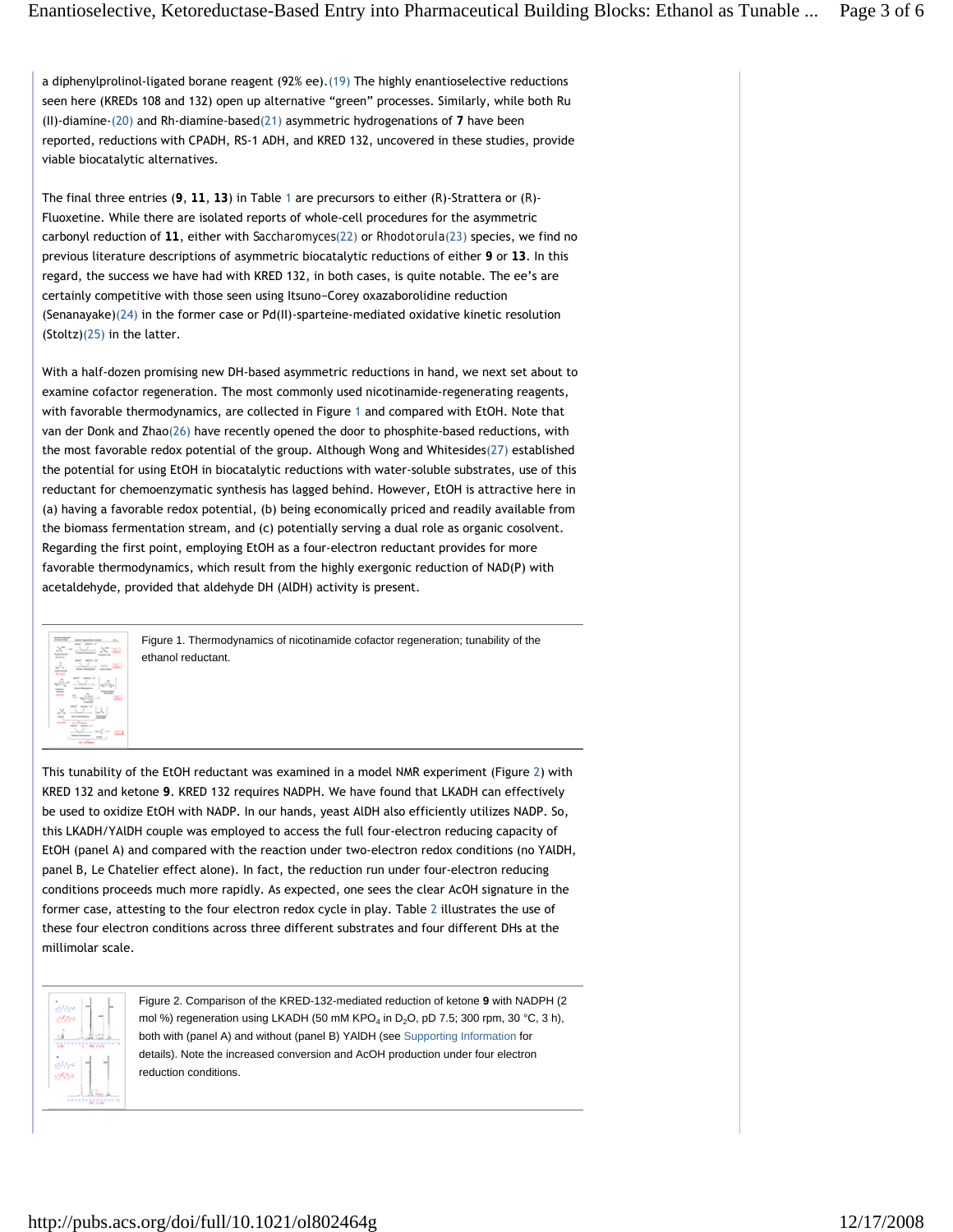|                           | ADH         |         |            |       |     |
|---------------------------|-------------|---------|------------|-------|-----|
| chiral product            |             | regen   | cofactor   | yield | ee  |
|                           |             | system  | $(mod \%)$ |       |     |
| CH <sub>3</sub>           | CP-         | YADH/   | $NAD+$     | 89%   | 94% |
| ÒН                        | ADH         | YAIDH   | (0.4)      |       | (S) |
|                           |             |         |            |       |     |
| (4)                       |             |         |            |       |     |
| OH                        | <b>KRED</b> | LK-     | NADP+      | 86%   | 96% |
|                           | 132         | ADH/    | (1)        |       | (S) |
|                           |             | YAIDH   |            |       |     |
| CO <sub>2</sub> Me        |             |         |            |       |     |
|                           |             |         |            |       |     |
| (10)                      |             |         |            |       |     |
|                           |             |         |            |       |     |
| $H_3C_{\sim}$ , OH<br>(8) | RS-1        | YADH/   | $NAD+$     | 98%   | 99% |
|                           | ADH         | YAIDH   | (1)        |       | (S) |
|                           |             |         |            |       |     |
| $CF_3$                    |             |         |            |       |     |
| $H_3C$<br>HO.             | LK-         | (LK-    | NADP+      | 64%   | 86% |
| (8)                       | ADH         | $ADH$ ) |            |       |     |
|                           |             | YAIDH   | (2)        |       | (R) |
|                           |             |         |            |       |     |
| $CF_3$                    |             |         |            |       |     |

## **Table 2. Biocatalytic Reductions at the Millimolar Scale; Ethanol as Four-Electron Reductanta**

a All reductions were performed on a 1 mmol scale at 30 °C, 300 rpm, pH 7.5 with the cofactor regeneration systems shown. See Supporting Information for details.

In summary, the first viable ketoreductase-based entries into secondary alcohol building blocks for Dolastatin 10 (**5**), Prozac (**9**), and Strattera (**13**) are presented here, as are new biocatalytic entries into building blocks for Talampanel (**3**) and MA-20565 (**7**). The viability of using biomassderived EtOH for cofactor regeneration is examined, and the advantage of using four-electron redox cycles in such processes is demonstrated. Future studies will further probe the scope, limitations, and optimal conditions for such "green" alternatives to transition metal or boron hydride based chiral carbonyl reductants for asymmetric process chemistry.

## **Acknowledgment**

Support from the NSF (CHE-0616840), Nebraska Center for Energy Sciences Research and Nebraska UCARE (fellowship to RWC) is gratefully acknowledged. Thomas Dauβmann and Pascal Dünkelmann (Jülich Chiral Solutions) are thanked for providing CPADH and RS1-ADH.

### Supporting Information

Details of the synthetic and enzymatic chemistry, and spectroscopic and chiral HPLC characterization of products. This material is available free of charge via the Internet at http://pubs.acs.org.

### **References**

This article references 27 other publications.

Moore, J. C.; Pollard, D. J.; Kosjek, B.; Devine, P. N. *Acc. Chem. Res.* **2007** 40 1412 1419 [ACS Full Text •], [PubMed], [ChemPort] 1.

2.

Kaluzna, I. A.; Feske, B. D.; Wittayanan, W.; Ghiviriga, I.; Stewart, J. D. *J. Org. Chem.* 2005 70 342 345 [ACS Full Text <sup>1</sup>], [PubMed], [ChemPort]

#### 3.

(a) Li, W.; Xie, D.; Frost, J. W.; Niu, W. J. Am. Chem. Soc. 2005 127 2874 2882 [ACS Full Text ♥], [PubMed], [ChemPort] (b) Draths, K. M.; Frost, J. W. *Biotechnol. Prog.* **2002** 18 201 211[CrossRef], [PubMed]

```
4.
```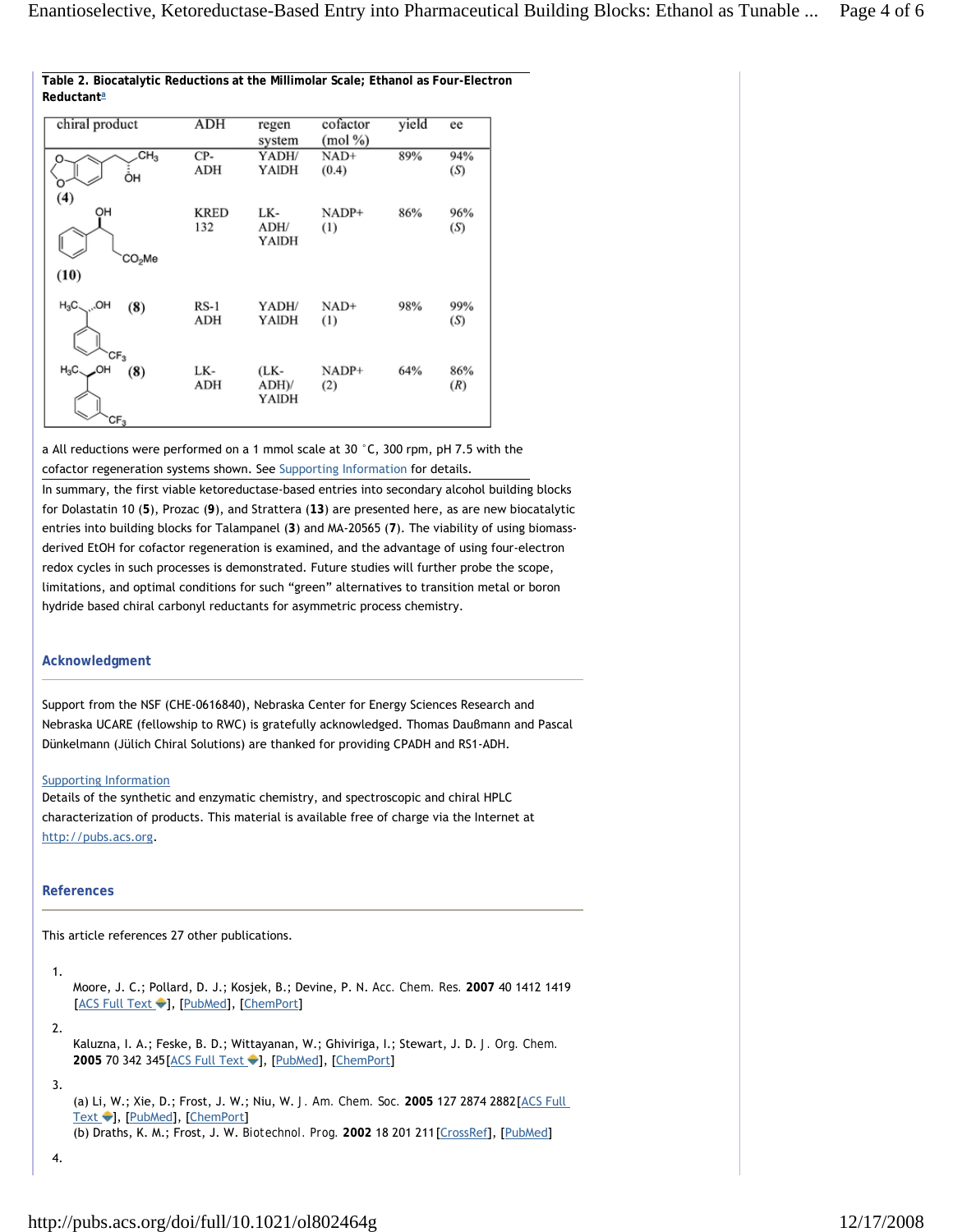(a) Berkowitz, D. B.; Choi, S.; Maeng, J.-H. *J. Org. Chem.* **2000** 65 847 860[ACS Full Text ], [PubMed], [ChemPort] (b) Berkowitz, D. B.; Hartung, R. E.; Choi, S. *Tetrahedron: Asymmetry* **1999** 10 4513 4520 [CrossRef], [ChemPort] (c) Berkowitz, D. B.; Maeng, J.-H.; Dantzig, A. H.; Shepard, R. L.; Norman, B. H. *J. Am. Chem. Soc.* 1996 118 9426 9427 [ACS Full Text ♦], [ChemPort] Berkowitz, D. B.; Pumphrey, J. A.; Shen, Q. *Tetrahedron Lett.* **1994** 35 8743 8746 [CrossRef], [ChemPort] (a) Dey, S.; Powell, D. R.; Hu, C.; Berkowitz, D. B. *Angew. Chem., Int. Ed.* **2007** 46 7010 7014[CrossRef], [PubMed], [ChemPort] (b) Dey, S.; Karukurichi, K. R.; Shen, W.; Berkowitz, D. B. *J. Am. Chem. Soc.* **2005** 127 8610 8611 [ACS Full Text •], [PubMed], [ChemPort] (c) Berkowitz, D. B.; Maiti, G. *Org. Lett.* 2004 6 2661 2664 [ACS Full Text <sup>1</sup>], [PubMed], [ChemPort] (d) Berkowitz, D. B.; Bose, M.; Choi, S. *Angew. Chem., Int. Ed.* **2002** 41 1603 1607 [CrossRef], [ChemPort] (a) Fluxa, V. S.; Wahler, D.; Reymond, J.-L. *Nat. Protoc.* **2008** 3 1270 1277[CrossRef], [PubMed], [ChemPort] (b) Boettcher, D.; Bornscheuer, U. T. *Nat. Protoc.* **2006** 1 2340 2343[CrossRef], [PubMed], [ChemPort] (c) Reetz, M. T.; Bocola, M.; Carballeira, J. D.; Zha, D.; Vogel, A. *Angew. Chem., Int. Ed.* **2005** 44 4192 4196[CrossRef], [PubMed], [ChemPort] Qian, Z.; Lutz, S. *J. Am. Chem. Soc.* 2005 127 13466 13467 [ACS Full Text <sup>1</sup>], [PubMed], [ChemPort] Savile, C. K.; Magloire, V. P.; Kazlauskas, R. J. *J. Am. Chem. Soc.* **2005** 127 2104 2113 [ACS Full Text •], [PubMed], [ChemPort] Dunsmore, C. J.; Carr, R.; Fleming, T.; Turner, N. J. *J. Am. Chem. Soc.* **2006** 128 2224 2225 [ACS Full Text •], [PubMed], [ChemPort] (a) Zhu, D.; Yang, Y.; Majkowicz, S.; Pan, T. H.-Y.; Kantardjieff, K.; Hua, L. *Org. Lett.* 2008 10 525 528 [ACS Full Text | ], [PubMed], [ChemPort] (b) Zhu, D.; Ankati, H.; Mukherjee, C.; Yang, Y.; Biehl, E. R.; Hua, L. *Org. Lett.* **2007** 9 2561 2563 [ACS Full Text |], [PubMed], [ChemPort] (c) Voss, C. V.; Gruber, C. C.; Kroutil, W. *Angew. Chem., Int. Ed.* **2008** 47 741 745 [CrossRef], [PubMed], [ChemPort] (d) Kalaitzakis, D.; Rozzell, J. D.; Kambourakis, S.; Smonou, I. *Org. Lett.* **2005** 7 4799 4801 [ACS Full Text •], [PubMed], [ChemPort] Hummel, W.; Kuzu, M.; Geueke, B. *Org. Lett.* 2003 5 3649 3650 [ACS Full Text ♦], [PubMed], [ChemPort] (a) Bottalla, A.-L.; Ibrahim-Ouali, M.; Santelli, M.; Furstoss, R.; Archelas, A. *Adv. Synth. Catal.* **2007** 349 1102 1110[CrossRef], [ChemPort] (b) Reetz, M. T.; Wang, L.-W.; Bocola, M. *Angew. Chem., Int. Ed.* **2006** 45 1236 1241 [CrossRef], [PubMed], [ChemPort] (c) Edegger, K.; Mayer, S. F.; Steinreiber, A.; Faber, K. *Tetrahedron* **2004** 60 583 588 [CrossRef], [ChemPort] Dean, S. M.; Greenberg, W. A.; Wong, C.-H. *Adv. Synth. Catal.* **2007** 349 1308 1320 [CrossRef], [ChemPort] Voelkert, M.; Koul, S.; Mueller, G. H.; Lehnig, M.; Waldmann, H. *J. Org. Chem.* **2002** 67 6902 6910 [ACS Full Text •], [PubMed], [ChemPort] Pollard, D.; Truppo, M.; Pollard, J.; Chen, C.-Y.; Moore, J. *Tetrahedron: Asymmetry* **2006** 17 554 559[CrossRef], [ChemPort] 5. 6. 7. 8. 9. 10. 11. 12. 13. 14. 15.

16.